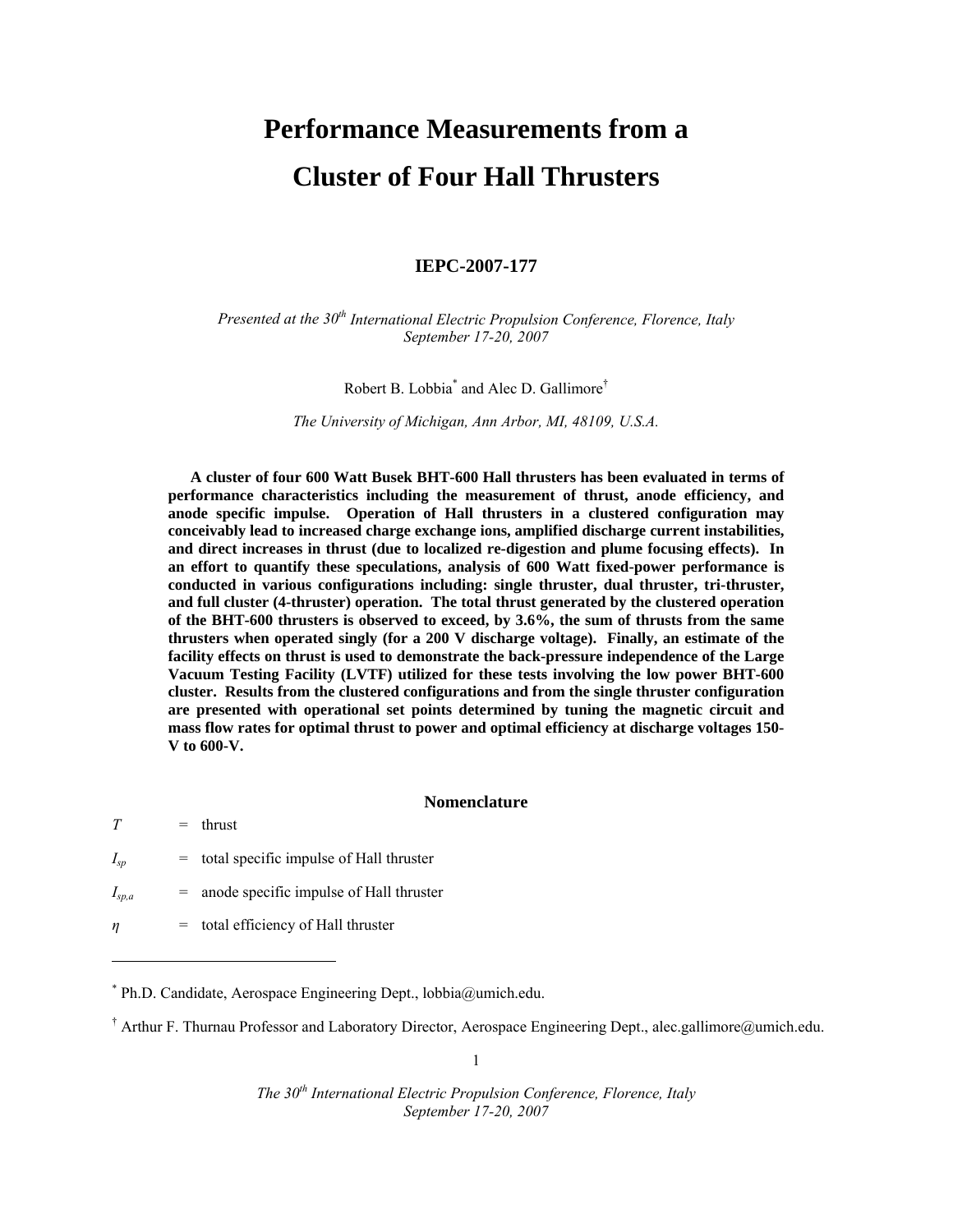| $\eta_a$    | $=$ anode efficiency of Hall thruster         |
|-------------|-----------------------------------------------|
| $P_{ion}$ * | = Corrected ionization gauge chamber pressure |

 $\eta_a$  = anode efficiency

 $\dot{m}$  = mass flow rate of xenon propellant

# **I. Introduction**

HE study of closed drift Hall thrusters over the past few decades has led to the development of efficient (>50% THE study of closed drift Hall thrusters over the past few decades has led to the development of efficient (>50% total efficiency), specific impulse competitive  $(I_{sp} > 2000 \text{ s})$ , and high thrust to power (>50 mN/kW) prop devices. Today, Hall thrusters garner a broad array of space-based applications ranging from: satellite orbit boosting to GEO satellite North-South station keeping. The recently narrowed  $I_{sp}$  gap between ion thrusters and Hall thruster has further motivated the use of Hall thrusters for future interplanetary missions.

# **A. Motivation**

 As worldwide telecommunication demands increase, so too do the satellites that support these growing networks. The development of comparably higher power Hall thrusters is following suit. The large solar arrays donned by



**Figure 1. BHT-600 cluster running in LVTF at 600 Watts** *(300 V, 2.01 A) X 4 thrusters. Thrusters mounted on PEPL's milliNewton thrust stand. Inset photos, of Busek BHT-600 cluster front and rear prior to acceptance testing (U.S. quarter, 25 mm diameter, indicates scale).* 

modern telecommunication satellites, the high power-density thermoelectric power sources of future NASA missions [1], along with increased power demands from the Air Force [2], altogether represent the growing demand for an effective and efficient means of *electrically* propelling these large spacecraft. The aforementioned performance characteristics of modern Hall thrusters, places them as the leading electrical spacecraft propulsion candidate for the growing base of applications thus discussed. Yet, the ground based testing of high power Hall thrusters has limits imposed by the difficulty in maintaining a low vacuum  $(1x10^{-5}$  torr or lower) at the high massflowrates required to maintain the high power discharges [3]. Thus, interest has grown in the use of multiple Hall thrusters clustered together as a means of achieving greater overall thrust while still retaining the excellent

performance characteristics of a single Hall thruster; one with moderate enough power to have undergone complete ground-based testing and development with coexisting vacuum chamber facilities.

## **B. Performance Measurements**

 In this paper, the performance effects from clustering multiple identical Hall thrusters are investigated. Thrust, specific impulse, and efficiency are among the various performance parameters that are measured. For the purposes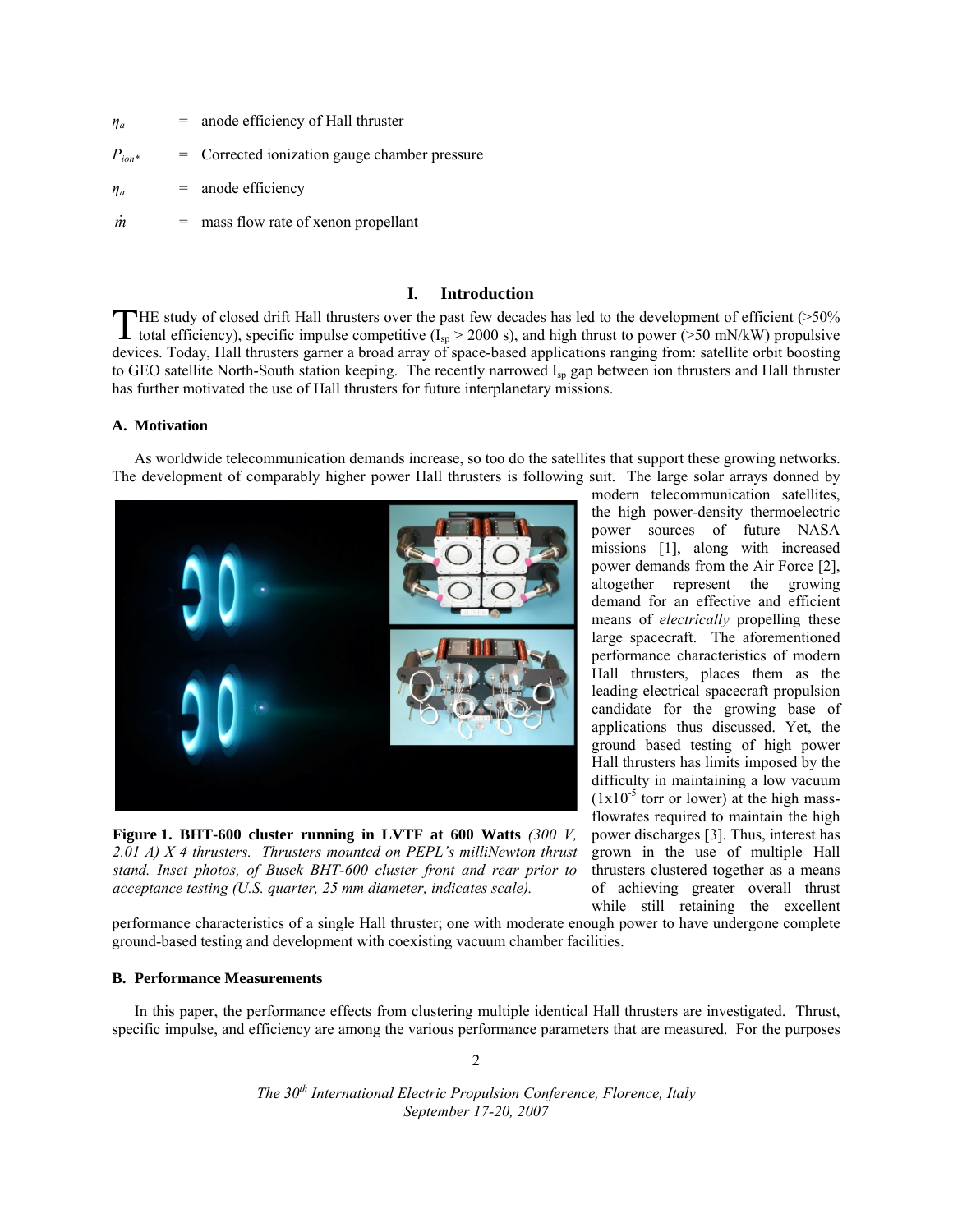of data consistency all performance measurements are gathered at a fixed power level of 600 Watts, as this is the base power level of a single BHT-600 Hall thruster used in these experiments. To further the comparability of data in the differing clustered configurations, performance measurements will largely be expressed in a per thruster normalization basis – that is to say, for example, that the total thrust generated by operating the full cluster of four Hall thrusters simultaneously, is divided by four and reported as the effective single thruster thrust (or "per thruster thrust"). In this manner, trends due to any clustered configuration of Hall thrusters are directly observable by monitoring the trends in the measured performance parameters of thrust, I<sub>sp</sub>, and efficiency.



**Figure 2. Internal view of Hall thruster cluster from within the LVTF.** *Cluster is mounted upon the NASA type inverted pendulum thrust stand, in the roughly radial center of the cylindrically shaped vacuum chamber. The seven cryogenic pumps are clearly visible. This photo was taken minutes before pumping down to vacuum conditions.* 

# **II. Experimental Setup**

#### **C. Busek BHT-600 Hall Thruster Cluster**

A cluster of four identical BHT-600 Hall thrusters is utilized for these experiments. The cluster and the individual BHT-600s were designed by Busek Co. Inc., and were obtained by the University of Michigan's Plasmadynamics and Electric Propulsion Laboratory (PEPL) in 2003 for testing the effects of operating clusters of Hall thrusters. Prior research performed at PEPL and the Air Force Research Lab (AFRL) [4-6] with an earlier cluster of four 200 W Busek BHT-200-X3 Hall thrusters provided a wealth of insight into the plume effects from clustering and led to the development of the BHT-600 cluster used in this research. Pervious measurements of the performance from a cluster of *four* Hall thrusters has yet to be published until now (at least as far as could be determined; however, sparse data does exist for dual- [7] and tri- [8] thruster clusters ). The precise measurement of sub-milli-Newton resolution thrust levels from even a single thruster is a challenging task. Clustering four Hall thrusters together adds a great deal of complexity to the endeavor; since four times as many flow and electrical lines are required! Perhaps this explains the lack of prior research. Whatever the case, this research is crucial to quantifying and understanding the effects of clustering Hall thrusters - as such configurations will inevitably be required to propel future spacecraft – and ground-based testing facilities will not exist with the capacity to test fully clustered high-power Hall thruster configurations. The cluster used in this study is moderately low-power: at 600 Watts per thruster, the full cluster of four thrusters consumes a mere 2.4 kW of electrical power. Routinely, ground-based performance measurements from Hall thrusters powered in excess of 20kW are performed [9]. Therefore, this cluster is quite suitable for use in this performance study because it is unlikely to encounter vacuum pumping limitations.

Each BHT-600 has a discharge channel mean diameter of 5.6 cm and the thruster centerlines are separated 11 cm in both the vertical and horizontal arrangement within the cluster. Inner and outer electromagnets run at 2 Amps each for nominal conditions. Busek reports the following performance characteristics at 600 Watts ( $V_D = 300$  V,  $I_D$ )  $= 2.05$  A,  $\dot{m}_{total} = 2.6$  mg/sec) for a single BHT-600 Hall thruster: T = 39.1 mN, I<sub>sp</sub> = 1530 sec,  $\eta$  = 49%. These performance values have been confirmed within  $\pm 1$  mN agreement under matched conditions at PEPL during the

> *The 30th International Electric Propulsion Conference, Florence, Italy September 17-20, 2007*

3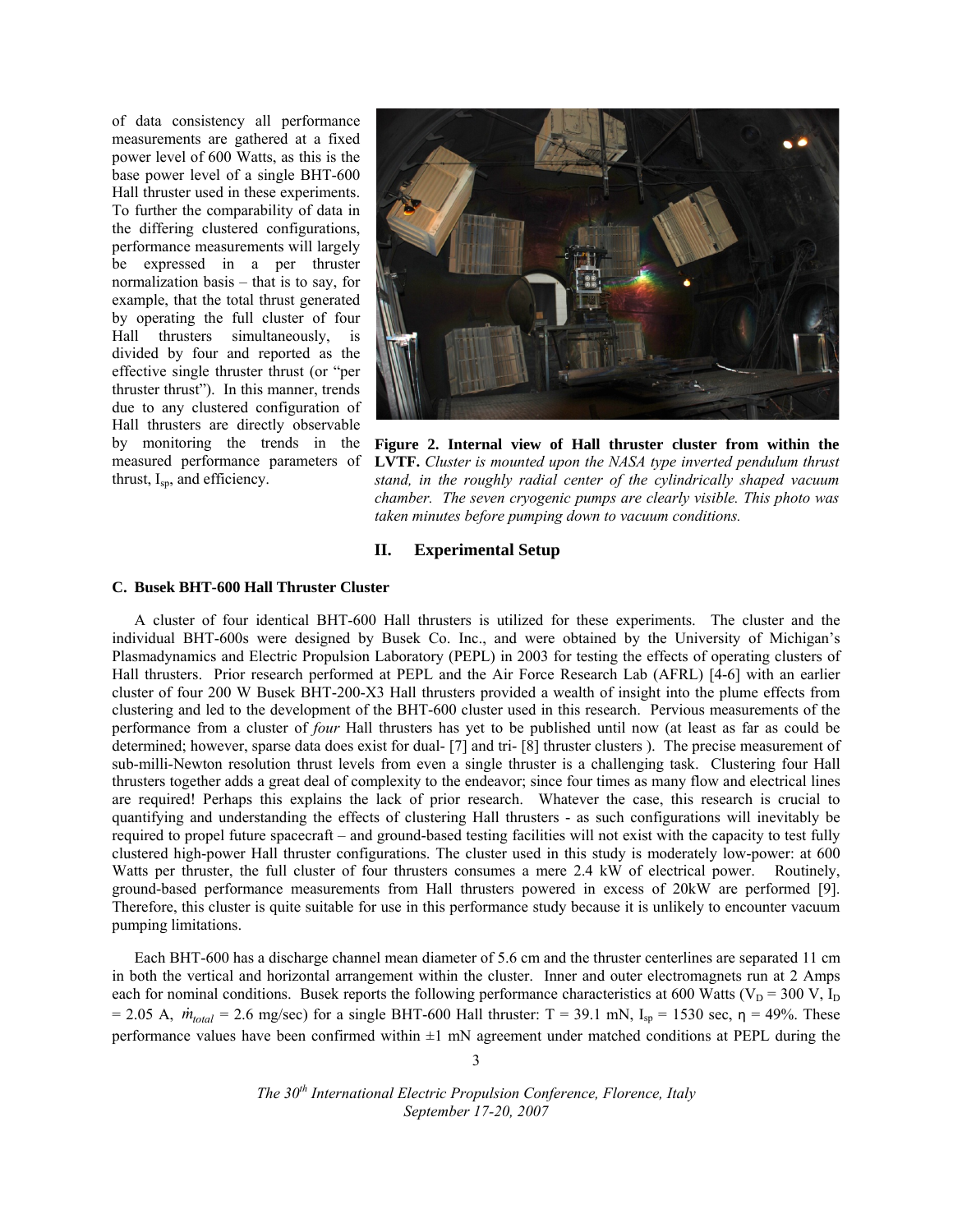course of this research. Each thruster has its own 6.25 mm Busek BHC-5000 hollow cathode mounted at a 45° angle to the anode plane (Figure 1). The entire cluster unit is a flight qualified design, and appears to be have a magnetic circuit and anode distributor optimized for a 2 Amp discharge current, as shall be seen in section H. This challenges thruster optimization at off-design discharge currents. The thrusters are numbered sequentially in a counter-clockwise manner beginning with the upper left thruster (T1) as viewed when looking into the discharge channel.

A dedicated set of five commercial Sorenson switching-based power supplies exists to operate each of the four thrusters (for a total of 20 power supplies): discharge (400 Volt 5 Amp, DHP400-5), heater (40 Volt 15 Amp, DLM40-15), keeper (600 Volt 1.7 Amp, DCS600-1.7E), inner magnet (60 Volt 10 Amp, DLM60-10), and outer magnet (60 Volt 10 Amp, DLM60-10). No current filtering is applied to the discharge supplies. Xenon flow is similarly controlled independently for each Hall thruster within the cluster, using commercial UNIT (UFC-7301) mass flow controllers (MFCs) calibrated for Xenon: 40 sccm-Xe max for anodes and 10 sccm-Xe max for cathodes. All eight MFCs are digitally controlled with a central LabView interface, and 10-channel UNIT MFC power supply. Digital control of the volumetric flowrate enables enhanced the accuracy of 1% of the *set-point* for most the MFC's specified range. A Humonics OptiFlow 570 Digital Flowmeter (bubble-meter) is used to calibrate each of the Anode MFCs prior to testing using both Nitrogen (with manufacturer supplied  $N_2$  reference flowrates) as well as xenon. After applying the appropriate temperature correction to the bubble-meter flowrates (at ambient temperature of 25.5 $^{\circ}$ C) to compute the effective standard flowrates (standard conditions: 101,325 Pa and  $^{\circ}$ C) excellent agreement was observed throughout the full range of all four anode MFCs. All measured flowrates lay within the nominal error bars (1%) of manufacturer supplied MFCs' calibrations (with both  $N_2$  and Xe); therefore the factory



Figure 3. Sample calibration of thrust stand *as measured for test#40. Linear fit parameters are listed. A total of 10 points are plotted but dia quite* well due to the excellent *repeatability of the calibration.* 

calibrations were left unchanged.

## **D.** Large Vacuum Testing Facility

PEPL's Large Vacuum Testing Facility (LVTF) is utilized to create the space simulating vacuum required for these tests. The LVTF is a stainless steel cylindrical vessel measuring 9 meters in length and 6 meters in diameter (see Figure 2). An array of seven cryogenic reentrant baffled vacuum panels are internally mounted around the thruster as positioned upon the thrust stand (center of cluster is aligned with the chamber's cylindrical centerline  $\pm 30$ cm). The aggregate pumping rate with seven pumps totals 240,000 liters/sec on xenon, the propellant used he pressure is measured with an externally mounted hot filament ioni zation gauge. As the ioniz zation gauge's calibration is made with air, a correction of the indicated pressure is required [10]. Nearly all of the performance data is collected while operating all seven pumps with a corrected base pressure of  $P_{ion}^* = 4.2 \times 10^{-7}$  torr (as measured with no thrusters in operation). The corrected chamber pressures vary with the total Xe flowrate used during a test and typical values for single thruster and clustered operation are  $3.1 \times 10^{-6}$  torr and  $1.1 \times 10^{-5}$  torr, respectively. In an effort confirm the chamber pressure independence of the presented thrust ere. The ch hamber

measurements, six performance data points were acquired at a higher base pressure – resultant from only operating four of the available seven cryogenic pumps. With only four pumps in operation, the corrected, zero-flow, base pressure measured  $P_{ion*4\ pump} = 2.2 \times 10^{-6}$  torr. Unfortunately these were the first six data points collected; before various errors were removed from the performance measurement procedure; thus these higher pressure points shall not be fully y examined.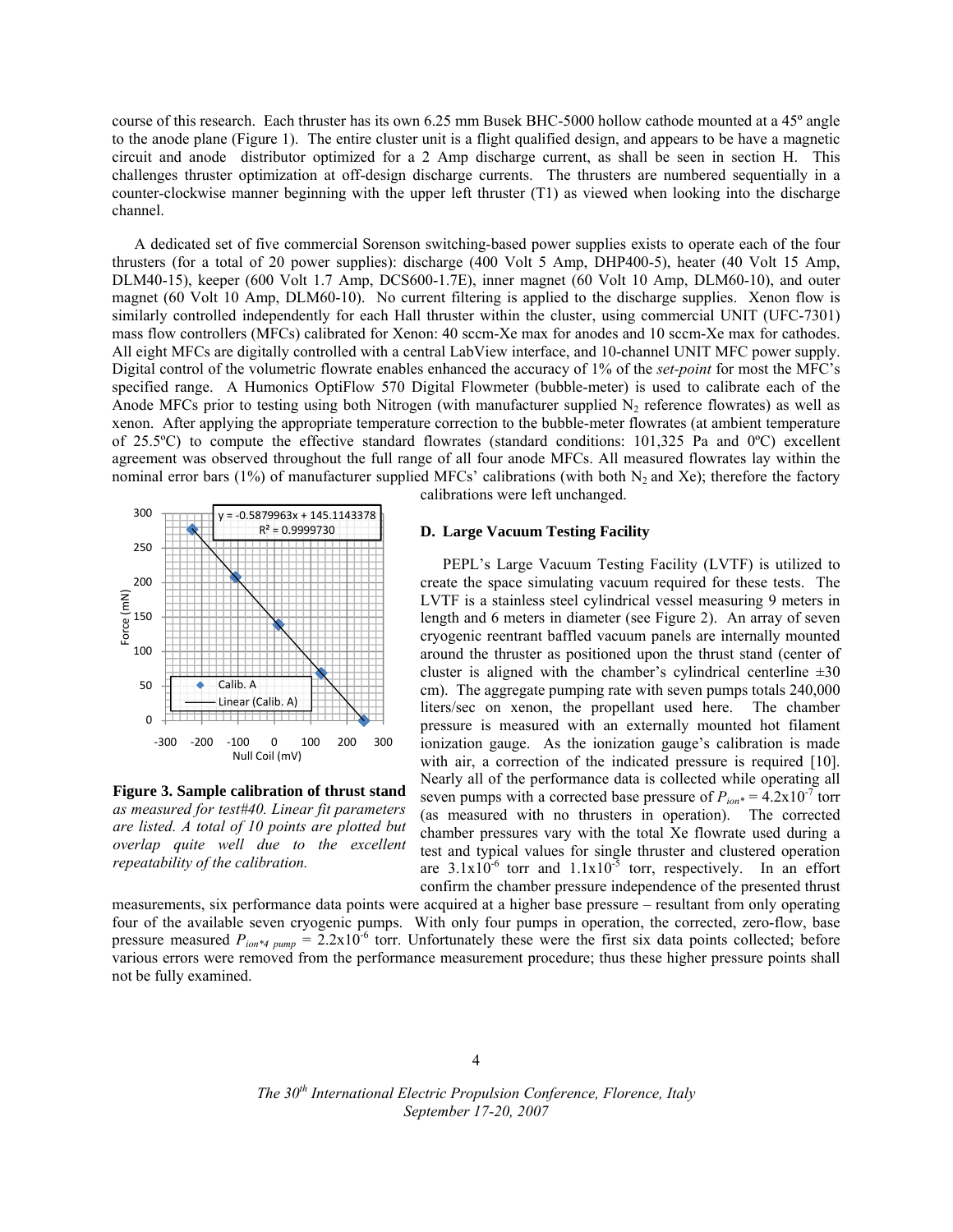#### **E. Thrust Stand and Performance Measurements**

The measurement of the force signal resulting from the thrust produced by the operation of the BHT-600 Hall thrusters is executed with a NASA-GRC type inverted pendulum Null balanced thrust stand [9]. A linear variable displacement transducer (LVDT) is used to measure the small displacement caused by the thrust force applied. This LVDT signal is the input to a commercial Stanford Research Systems closed-loop proportional, derivative, and integral (PID) feedback controller. The PID output is amplified with a linear power supply and applied to a Null balancing electromagnetic coil to restore the thruster platform to the initial set-point. This commercially available OTS (off the self) solution to control the Null coil was only recently implemented at PEPL [11] and improves the accuracy, repeatability, and ease with which thrust measurements are performed. The magnitude of this PID output (the Null signal), is proportional to the force applied to the thruster platform. Small weights strung along a two pulley system may be remotely lowered with a small DC motor, thereby applying a series of small forces to the thruster aligned parallel to the thrust force. In this manner, the proportionality constants between the Null signal (in milliVolts) and the thrust force (in milliNewtons) are ascertained from a linear regression. Calibrations of this type are performed for *each* measurement of thrust reported in this paper. While the average slope from all 47 tests performed exhibits a variance of only 0.43%, the zero point (with zero thrust production and no weights applied) shifts are significant due to thermal loading and other effects, thus are calibrations performed for every measurement of thrust. The mean correlation (Pearson) coefficient from all 47 calibrations is  $R^2_{ave}=0.99993$  (minimum  $R^2_{\text{min}}$ =0.99951). The procedure followed for each measurement of thrust is as follows:

- *1. start cathode keepers if not already running*
- *2. initiate desired xenon flow to anode, wait two minutes*
- *3. activate Hall thruster(s) and set all power supplies to appropriate settings, shutting off keepers*
- *4. wait thirty minutes or more until discharge current and thrust signals level out (changes less than 1% per 5 minutes are considered "leveled out")*
- *5. record the Null signal representing thrust immediately afterwards extinguish discharges by shutting down discharge supplies and closing propellant flow lines but leaving magnets on (cathode keepers are turned on prior to thruster shutdown)*
- *6. two minutes after shutdown record zero point of the Null signal*
- *7. immediately perform an in situ calibration of the thrust stand using the small weights*

The Null signal is measured in three separate ways for redundancy: a Fluke 77 III digital multimeter, an analog strip chart, and a PC data acquisition system with digital LabView-based strip chart data-logging program. The multimeter specifications provide the best accuracy of the three measurements, and are therefore used as the primary measurement of the Null signal (thus used to compute thrust). Even so, the effective resolution of the multimeter is only 12-bits, and thus proves to be the dominant source of error in these experiments. Future work is already underway to add additional resolution to the Null signal measurement. The resolution of the Null signal, with this setup, is 0.1 mV (or 0.06 mN, in terms of thrust) as limited by the digits displayed on the multimeter. The error arising from the multimeter Null signal measurements tallies an average of about  $\pm 1$  mV. The error due to the "goodness" of the linear fit is determined as well, and averages about  $\pm 0.7$  mV. Together these errors give rise to an average accuracy of about  $\pm 1$  mN for the measurement of thrust. This represents the absolute error, whereas the repeatability of the measurement of thrust has a significantly improved precision. To quantify the repeatability, a few thruster cases were repeated to measure T under the same operational conditions but on separate days. The halfdozen repeated tests yield a standard deviation,  $\sigma = \pm 0.22$  mN, for both single thruster and full clustered operation. Care has been taken in the computation of all accuracies of the performance measurements herein reported. Standard methods of error propagation are applied to each measurement of T, I<sub>sp</sub>, and η. The respective errors are displayed as error bars on all plots and these errors fully represent the absolute accuracy propagated into the computation by including all known sources of error (MFCs, thrust stand, displays, power supplies, etc.).

# **F. Cathode Suspension**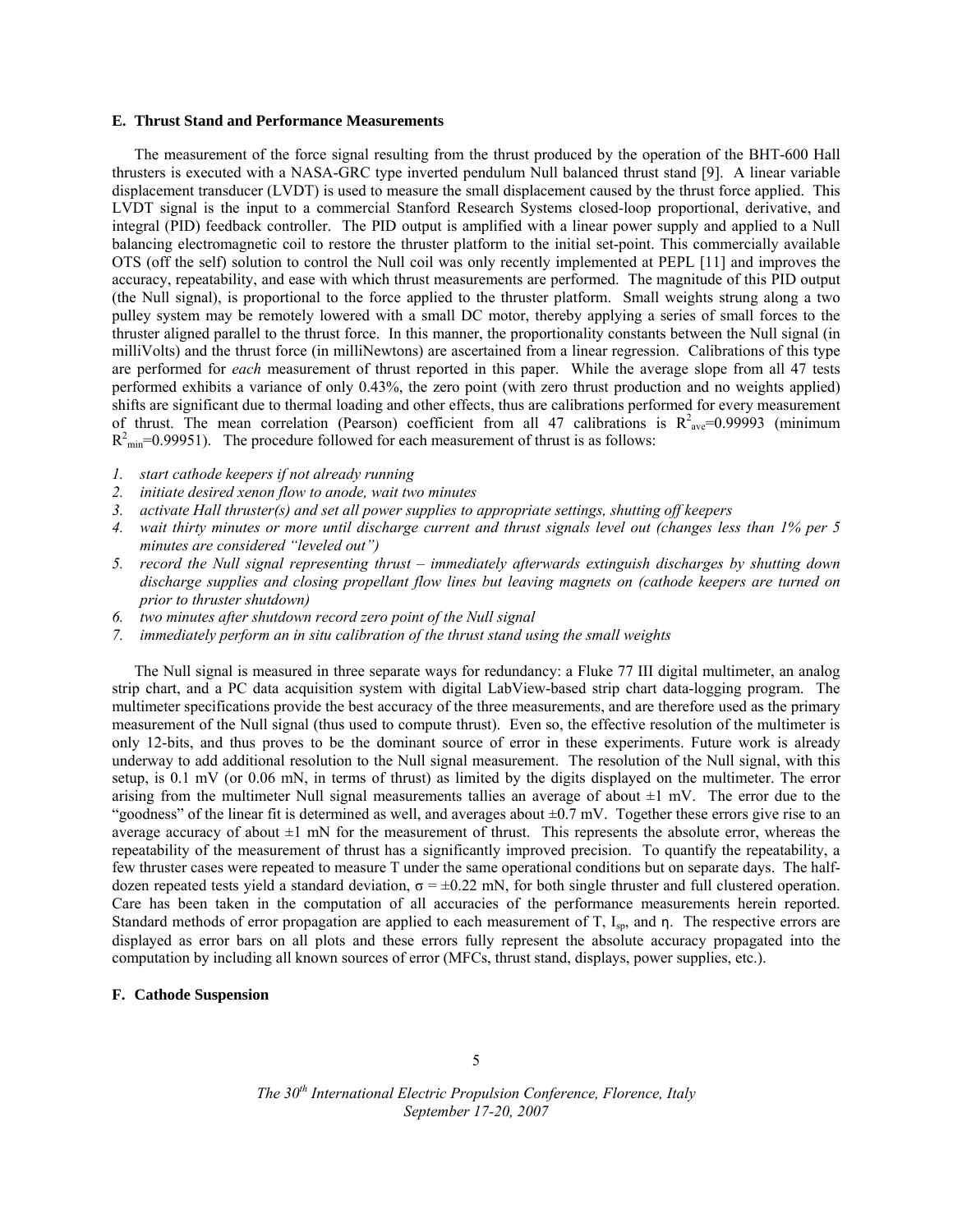

**Figure 4. Fixed power 600 W single thruster anode efficiency** *at discharge voltages ranging from 150 V to 600 V. Model data is included for qualitative comparison.*

Unique to this setup (but not unheard of), the cathodes were suspended away from the BHT-600 Hall thrusters, thereby isolating them from the thrust stand. This detachment of the cathodes was necessitated by the sheer number of eight xenon flow lines that are nominally required to operate the full cluster. The thrust stand does, however, have four flow lines integrated into its design and thus the four BHT-600 anodes were attached to these. By disjoining the cathodes from the thrust stand, the remaining four cathode flow lines could then be run externally to the cathodes. Other configurations involving split flows and electrically actuated valves were also considered, but ultimately abandoned, due to complexity issues and significant uncertainties in the per thruster xenon flow. An aluminum frame rigidly supporting the cathodes was attached to the cluster – tightly routing all cathode flow lines and electrical lines to central distribution points. The complete cluster of

BHT-600 thrusters was mounted to the thrust stand and the cathode support frame was externally supported with a rigid connection to an overhanging beam. Once this configuration was attained, the screws securing the cathodes to the Hall thrusters were removed. The cathode frame assembly was then shifted by 3.2 mm to create a safe noncontact gap between the cathodes and the thrusters. This shift also effectively pushed the cathode emission tips 3.2 mm closer to the anode exit plane of the cluster.

## **G. Cold Gas Thrust Correction**

One unexpected observation during these experiments was the significance of the cold xenon thrust produced in the absence of a plasma discharge. Ideally, the measurement of thrust (Null signal) is followed by extinguishing the discharge and flow, then measuring the zero point of the Null signal, and finally performing a calibration. In order to mitigate the impact of the thermal drifting that occurs to the zero point of the Null signal, the preceding tasks should be carried out in quick succession. Unfortunately, the thrust produced by the thruster setup did not drop to zero immediately after extinguishing the discharge and flow. Indeed, a set of cold gas flow experiments were conducted at all flowrates operated to quantify the taper of cold gas thrust after closing the anode flow lines. In summary, it was concluded that the thrust due to the purging of the flow lines after closure dropped to zero  $(\pm 0.06$ mN) within 120 seconds of line closure – for all anode flowrates. For this reason, the procedure listed in section 0, includes a 2 minute wait period to ensure the true zero point of the Null signal is achieved before recording. The flow lines that carry xenon from the outside of the LVTF traverse nearly 30 feet before reaching the thruster, so it is no wonder that they contribute to the thrust for a period of time after shutoff. The largest magnitude of cold gas thrust observed was under 1 mN (the thrust right before shutoff of the flow), and although this may seem like a small amount, it is imperative to remove as many sources of error as possible in order to attain a high level of repeatability. This way, the fine differences in thrust for the various clustered configurations can be meaningfully resolved.

# **III. Experimental Results:**

## **H. Single Thruster Performance Measurements**

In order to characterize the performance of a single thruster within the cluster of BHT-600 thrusters, the magnetic fields and anode flowrate must be optimized for each discharge voltage under investigation. Optimization occurs when the efficiency of the thruster is maximized. Total and anode efficiencies are defined for an electric thruster as:

6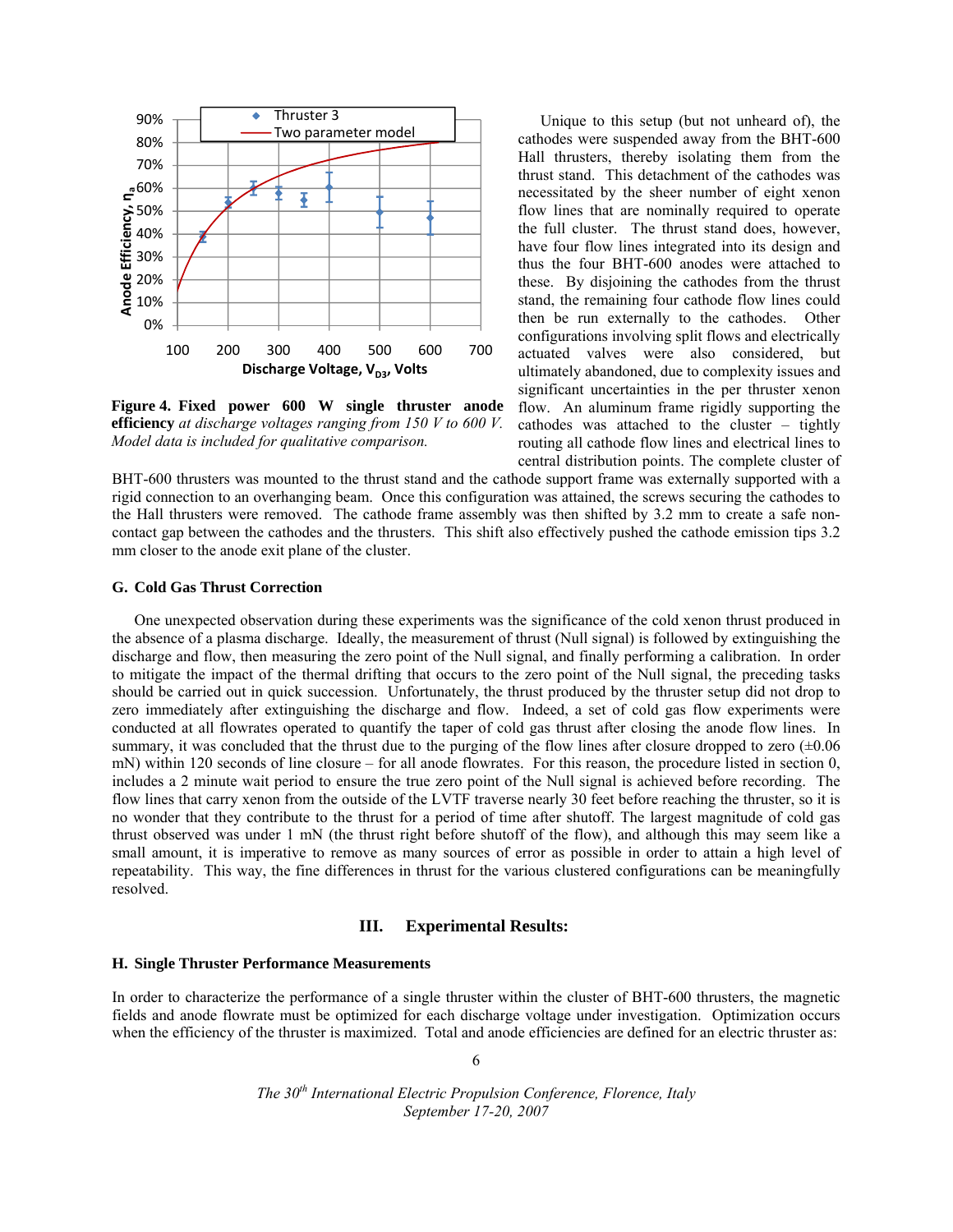$$
\eta = \frac{T^2}{2mPr} \qquad (1)
$$

$$
\eta_a = \frac{T^2}{2m_a P_D} \qquad (2)
$$

 $P_T$  and  $P_D$  represent the total electrical power (including electromagnets) and the discharge power respectively. The flowrate in Eq.(1) is the total xenon mass flow to the thruster, including both the anode and cathode; whereas the anode efficiency only includes the anode mass flowrate. The efficiencies defined in Eq.(1) and Eq.(2) are thruster efficiencies only, and do not incorporate the losses associated with the power supplies (which have efficiencies near 80% at full load). Using the second equation, we can now present results obtained for the *quasi-optimization* performed with Thruster number 3 (T3). Figure 4 displays the variation of the anode efficiency, at the different discharge voltages examined. Typically, one expects the anode (or total)







discharge current, and the cathode flow is nominally set to 8% of the anode flow. 2) The inner and outer electromagnet currents are varied slowly while watching the efficiency and thrust/power values in real-time (via a LabView data-logging interface). 3) After mapping a sufficient range of magnet settings, the point of maximum efficiency is returned to. 4) Finally the discharge current is set to the desired value by adjusting the anode flowrate in the appropriate direction (and cathode flow follows at 8% of the new anode flow). 5) Once the desired discharge current is attained and stabilized, the magnet settings are rechecked to confirm the optimization. This procedure is imperfect since the flowrates are not sufficiently tuned. As such, expected trends such as increasing efficiency with

> *The 30th International Electric Propulsion Conference, Florence, Italy September 17-20, 2007*

7



**Figure 6. Fixed power Thrust to Power trend of quasioptimized single thruster BHT-600 performance.** *Sample model data included for qualitative trend comparison.*

behavior of a Hall thruster at different discharge voltages. The model data is only shown here to suggest the expected performance trend of the Hall thruster had the optimization procedure proved more fruitful. The presented experimental data diverge from the model, exhibiting an efficiency plateau at about 200 Volts and then, after 400 Volts, efficiency decay begins. This efficiency loss might be the result of poor propellant utilization at the lower flowrates used for 600 Watt discharges above 400 V. These settings are referred to as quasi-optimal because they may not represent the true optimal setting of the BHT-600 at the tested discharge voltages. For each discharge voltage a reasonable effort was applied in the tuning process to find the optimal magnet settings; but the anode flow and cathode

is initially set by an estimate based on the desired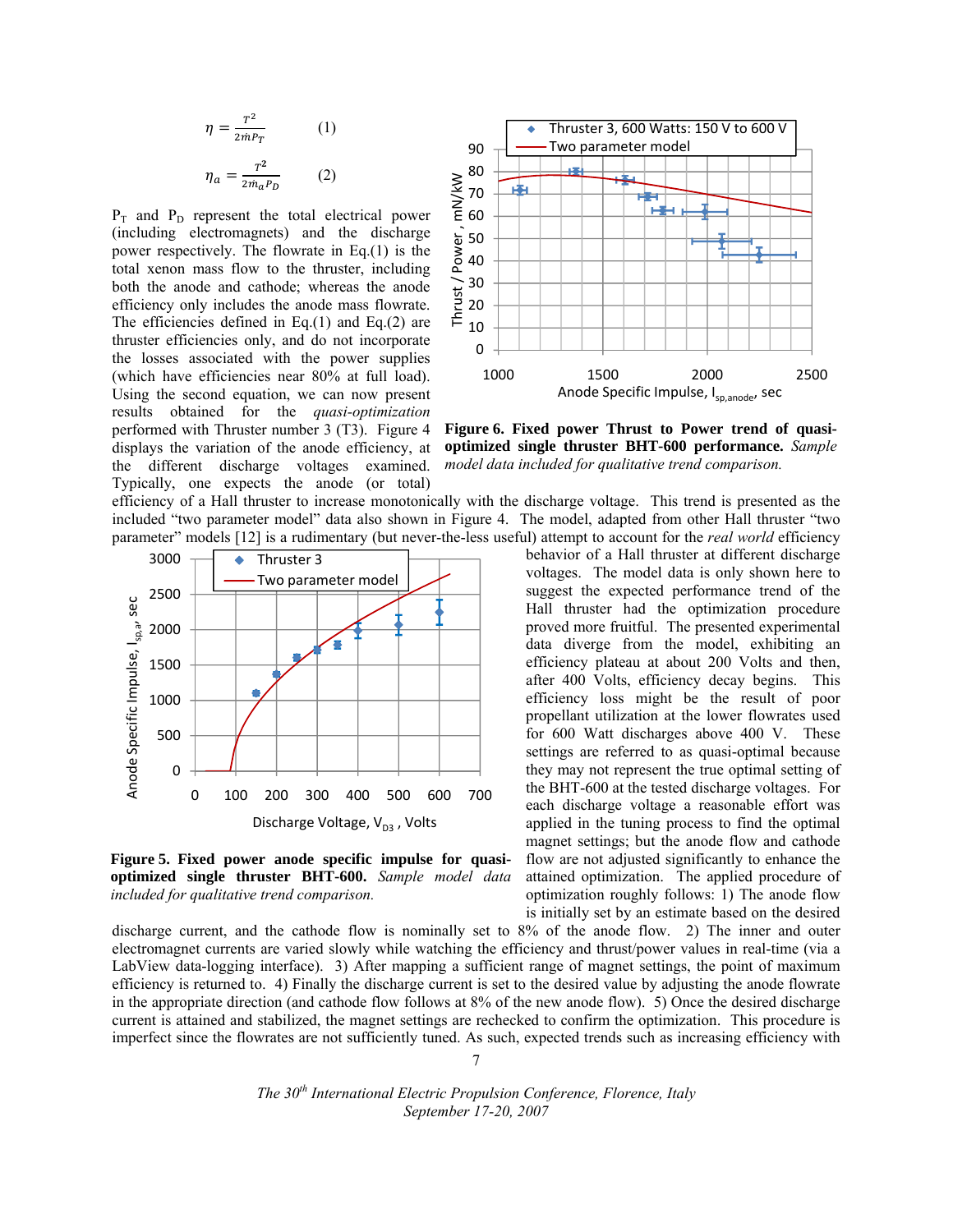increasing discharge voltage may not be correctly captured. Additional experiments are certainly required to more fully optimize this thruster. For the purposes of the research herein presented, finding the true optimal settings is not necessary. Indeed, the main interest of this experiment to so see how the various performance parameters are affected by the operation of differing clustered configurations. So long as the same quasi-optimal settings are used with each of the thrusters, then the effects caused by clustering Hall thrusters are still accurately measured.

 Next presented in Figure 6, is the Thrust to Power (discharge power) versus the anode specific impulse. The anode specific impulse is defined in units of seconds as:  $I_{sp,a} = T/(m_a g_0)$ , with  $g_0 = 9.81 \text{ m/s}^2$ . The same thrust measurements used here were also used in Figure 4, but we can now explore the throttleability of the BHT-600 Hall thruster. Again, some model data is shown in conjunction with the experimentally measured data. A clear peak in the measured thrust to power of 80 mN/kW appears at an anode specific impulse of about 1370 sec. This maximized thrust to power performance corresponds to a 200 Volt 3 Amp discharge of the BHT-600. As seen earlier, the performance drops as the anode specific impulse (which scales with the discharge voltage as seen in Figure 5) continues to increase.

 Having examined the bulk of the measured single thruster performance data, a clear loss of performance is consistently observed at discharge voltages above 300 Volts. There may be several reasons for this performance drop. As mentioned earlier, this could be the result of imprecise optimization. Another possibility is that the operational envelop of this thruster is narrow, and off-design settings, especially at higher discharge voltages, simply run inefficiently. Finally, the "flight qualified" nature of the BHT-600 likely leaves little room for increasing the peak discharge channel magnetic field due to a minimized use of heavy magnetic core materials. The iron alloy may begin saturating at electromagnetic currents just above the nominal current of 2 Amps used for the 300 Volt 2 Amp



8 **Figure 7. Total thrust produced by single (600 W), dual (2 x 600 W), tri (3 x 600 W), and quad (4 x 600 W) Hall thruster cluster operation.** *Also shown is the sum of the thrusts collected for each of the thruster when operating alone (un-clustered). The clustered total thrust exceeds the sum of the non-clustered individual thrusts for every point measured.*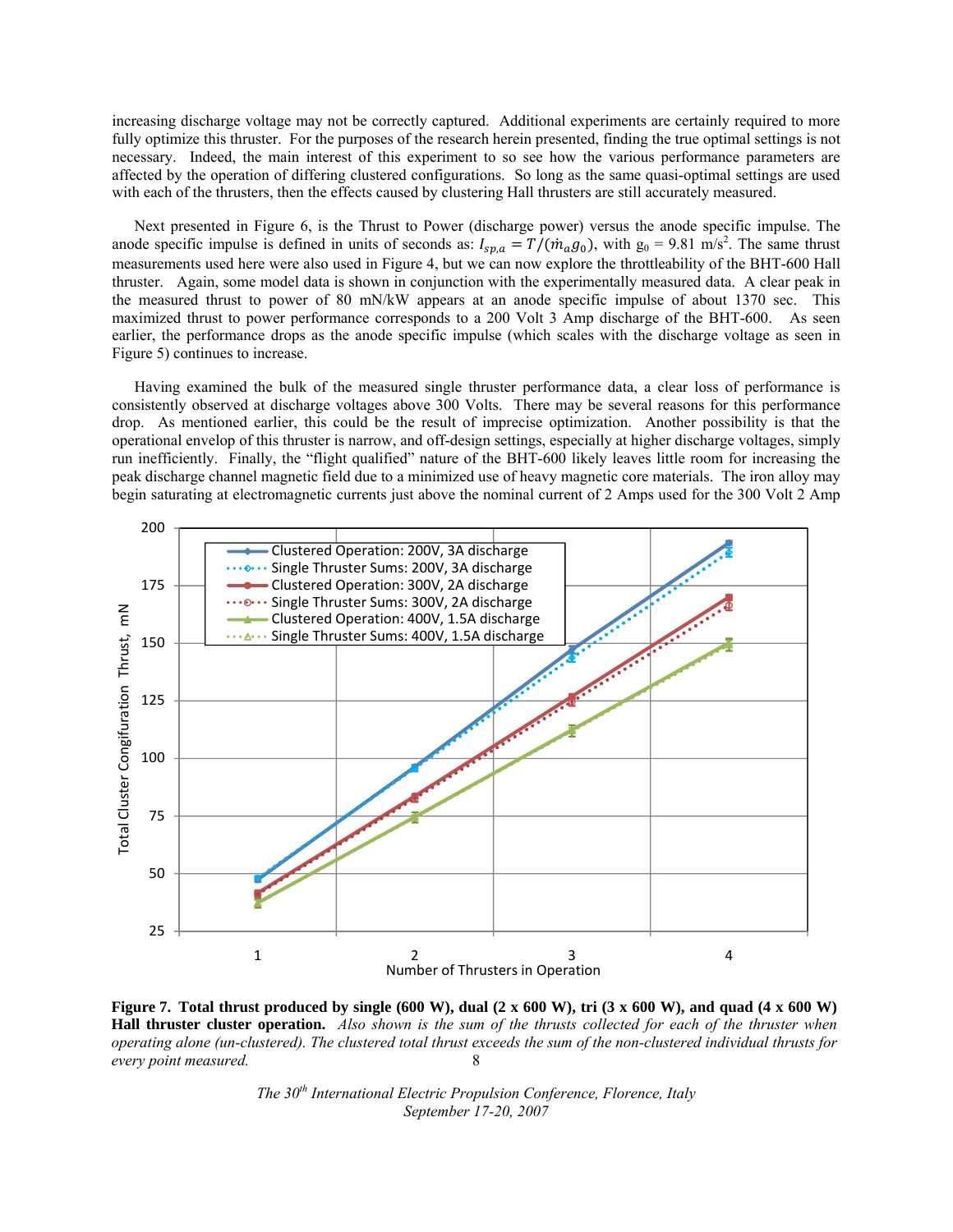discharge settings. Additionally, this lack of extra iron lowers the thermal dissipation mass of the thruster and risk of nearing the Curie point temperature of the core materials is increased at higher electromagnet current settings (due to resistive heating of the coils). Indeed, while attempting to optimize the operation at discharge voltages above 300 Volts, unusual thrust trends were observed when attempting to run the electromagnets at currents in excess of 2.5 Amps. It is thought that the electromagnets might be overheating at such high settings, thereby lowering the saturation magnetic field strength – potentially causing saturation and distortion in the magnetic field lines. Lending to this hypothesis was the observation that the electromagnets could be operated at increased currents as high as (4 Amps) causing noticeable variations in performance – but only for a short period of time, since the discharge current would then drift in a peculiar and inconsistent manner if the electromagnetics remained at such current levels. Because of this characteristic, the highest magnet current used in the optimizing of the BHT-600 was 2.5 Amps. It is quite likely that better high discharge voltage performance optimization would have been achieved if the electromagnets could be reliably operated above 2.5 Amps.

# **I. Clustered Hall Thruster Performance Measurements**

Now that a set of quasi-optimal throttle points have been mapped for a single thruster, various multi thruster configurations are examined using these same settings. In general, manufacturing tolerances could give rise to slightly shifted optimal settings for each thruster within the cluster. In this paper we shall ignore that possibility, and assume that the quasi-optimized settings determined for thruster 3 will apply as quasi-optimal settings for the remaining three thrusters. In practice, this assumption appeared quite valid, but even so, the variance in the thrust produced by the individual thrusters ranged from 1.0 mN or 2.2% (at a  $V_D$ = 200 V) to 0.2 mN or 0.5% (at  $V_D$ = 400 V). With measureable differences in thrusts among the different BHT-600 units, additional experiments were deemed necessary to measure the thrust of *each* BHT-600 thruster at *each* the three discharge voltages of 200 V, 300 V, and 400 V. While this squared the intended test matrix, it has yielded the impressive results in Figure 7. Here the linear trend of increased thrust is apparent as additional Hall thrusters are added to the clustered configuration. Now, in addition to these data, the sums of the thrusts from the individually (non-clustered) operated Hall thrusters are also shown in Figure 7. Remarkably, for each data point the clustered net thrust exceeds the sum of the individual thrusters – and at several points these differences exceed the all of the uncertainties involved in the measurements of thrust! Thus is it experimentally proved that when clustering together Hall thruster: the thrusts of one plus one does not equal two. Indeed, we can quantify the clustering gained boost in thrust with the aid of the following Table 1:

|                  | Indiv. Thrust per | <b>Clustered Thrust per</b> | <b>Boost in thrust</b> |
|------------------|-------------------|-----------------------------|------------------------|
| $I_D$ (Amps)     | Thruster (mN)     | Thruster (mN)               | from clustering (%)    |
| 3.0 <sub>2</sub> | 47.2              | 49.0                        | 3.62%                  |
| 2.0              | 41.8              | 42.9                        | 2.55%                  |
| 1.5              | 37.4              | 37.6                        | 0.65%                  |
|                  |                   |                             |                        |

|  |  |  |  | Table 1. Gain in Thrust due to clustering Hall thrusters at different discharge voltages. |  |
|--|--|--|--|-------------------------------------------------------------------------------------------|--|
|--|--|--|--|-------------------------------------------------------------------------------------------|--|

To determine the listed "Thrust per Thruster" values a linear regression was applied to each of the six curves in Figure 7. The resulting slope possesses the units of mN/thruster and is thus used to populate Table 1. This method may underestimate the clustered per thruster thrust since all clustered configurations are weighted equally in a method of least squares fit. It is plausible that thrust boost is a non-linear function of the number of clustered Hall thrusters. Yet, with only four Hall thrusters to study in this research there is no way to be certain what might happen to the thrust boost as dozens of Hall thrusters are clustered together. The percent boosts in thrust shown in Table 1 are with respect to the non-clustered condition of operation. While a mere 0.65% gain in thrust is achieved at a 400 Volt discharge, a whopping 3.6% thrust boost occurs are 200 Volts! As has been suggested in prior Hall clustering research, localized propellant re-digestion may provide a physical mechanism to increase thrust. For our fixedpower data we notice that the propellant flowrate is highest at the lower voltage discharges: at 200 V 3A, the anode flow to a single BHT-600 registers 3.57 mg/sec-Xe (versus 2.47 mg/sec for a 300V 2A discharge and 1.91 mg/sec for a 400V 1.5A discharge). Interestingly, ratio of the 200 Volt thrust boost to the 300 Volt thrust boost works out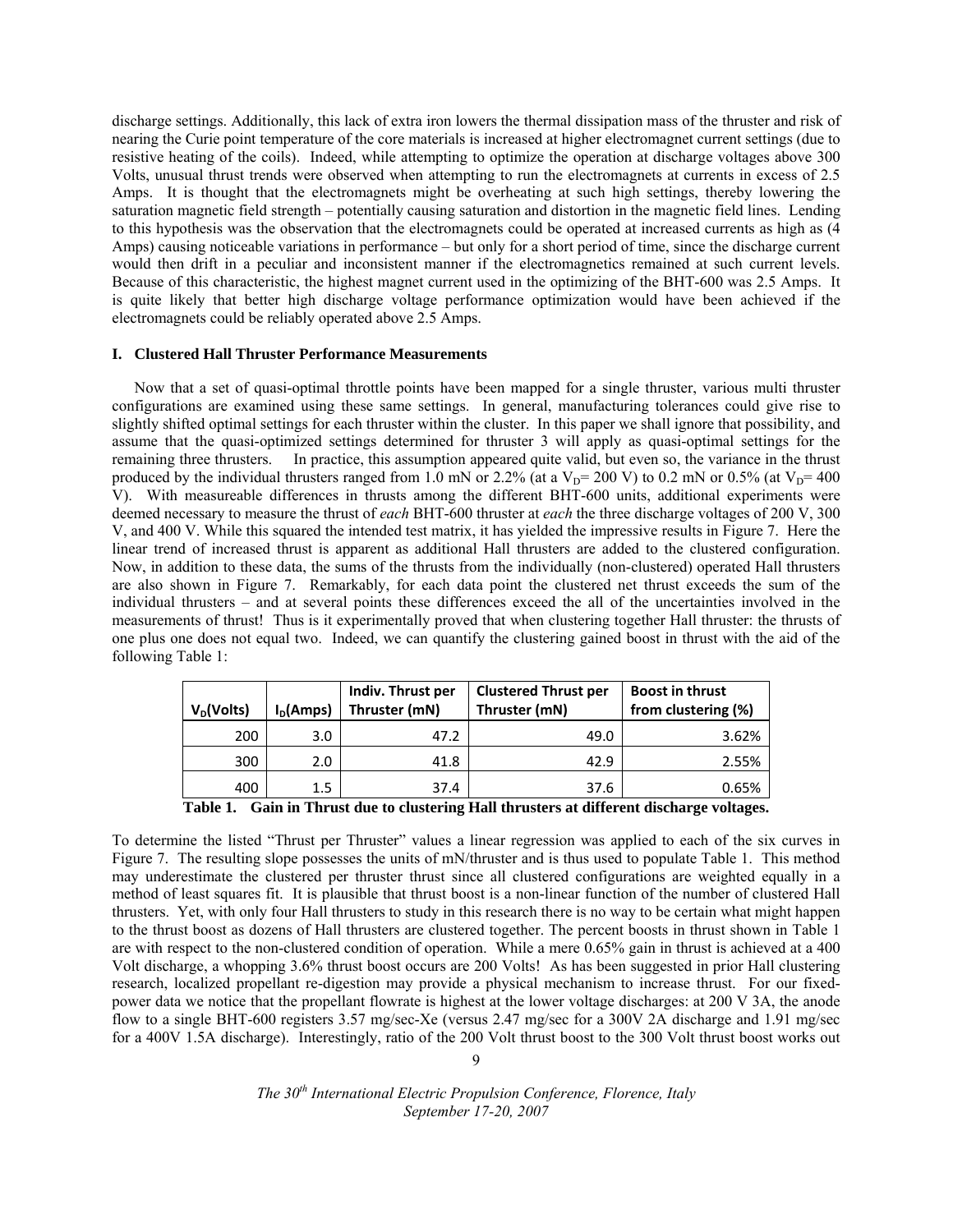to be 1.42 while their flowrate ratios equate 1.50; certainly lending support the localized propellant re-digestion hypothesis.

# *1. Facility Effects on the Production of Thrust*

 One possible flaw in the propellant localized re-digestion hypothesis is the vacuum chamber facility effects, since the aggregate flowrate when running the full four thruster cluster is four times the flowrate incurred in running a single thruster. A deal of prior research has been applied to understanding and correcting for the facility effects in operating electric thrusters of this kind [3, 7]. Thankfully, the cluster utilized in this research is nominally lowpower at 600W per BHT-600, and thus the seven employed cryogenic pumps do not struggle to maintain lowvacuum  $(1x10^{-5}$  torr) whilst pumping 240,000 liters of xenon per second. To put this back-pressure effect into perspective we can apply some basic gas kinetics laws regarding the random flux of particles into discharge channel to express the thrust increment  $\Delta T_{\text{chamber}}$  due to this pressure [7]:

$$
\Delta T_{chamber} = A_{eff} P_{chamber} P_{ioniz.} \sqrt{\frac{eV_D}{kT_{amb.}}} \tag{3}
$$

Where, A<sub>eff</sub> is the *effective area* of the discharge channel, P<sub>chamber</sub> is the corrected chamber pressure, P<sub>ioniz</sub> is the probability of ionization, e is the charge constant,  $V_D$  is the discharge voltage, k is Boltzmann's constant, and  $T_{amb}$  is the ambient room temperature in Kelvin (all SI units). This equation conservatively assumes that the ingested particles (xenon atoms here) would be accelerate to the full potential of the discharge voltage. Also, a 100% ionization probability is assumed. Using the combined discharge channel area of all four BHT-600 thruster discharge channels,  $A_{\text{eff}} = 4 \times 12 \text{ cm}^2 = 48 \text{ cm}^2$  and  $T_{\text{amb}} = 315 \text{ K}$  we construct the following table:

| P <sub>chamber</sub> (torr) | $\Delta T_{\text{chamber}}$ (mN) |
|-----------------------------|----------------------------------|
| 1.00E-07                    | 0.0038                           |
| 1.00E-06                    | 0.0380                           |
| 1.00E-05                    | 0.3798                           |
| 1.50E-05                    | 0.5698                           |
| 2.00E-05                    | 0.7597                           |
| 1.00E-04                    | 3.7984                           |

**Table 2. Estimation of facility effect thrust** *due to the imperfect (non-zero) vacuum pressures: assuming 100% ionization, and 100% acceleration (300 V, discharge) of the random particle flux into all four BHT-600 thrusters.*

The highest measured corrected chamber pressure was 1.5x10-5 torr, occurring during the operation of the full four thruster cluster at a discharge of 200 V and 3 A. The total clustered thrust generated at this condition measured 193.6 mN, ±0.85 mN. According to Table 2, we can see the facility contribution to total thrust estimate is only 0.6 mN or about 0.3% of the total thrust. While a better means than the provided kinetic estimate is required to truly quantify the facility effects of the BHT-600 cluster, it is at least clear that the magnitude of thrust due to facility caused propellant re-digestion is on the order of the overall error in the measurement of thrust. As such, the observed increases in thrust (in Table 1) can only be attributed to *localized* propellant re-digestion (an effect that would also occur in the true vacuum of space, due to the thruster to thruster proximities) or some other clustering phenomena such as beam focusing that have been observed in clustered Hall thruster beams [6].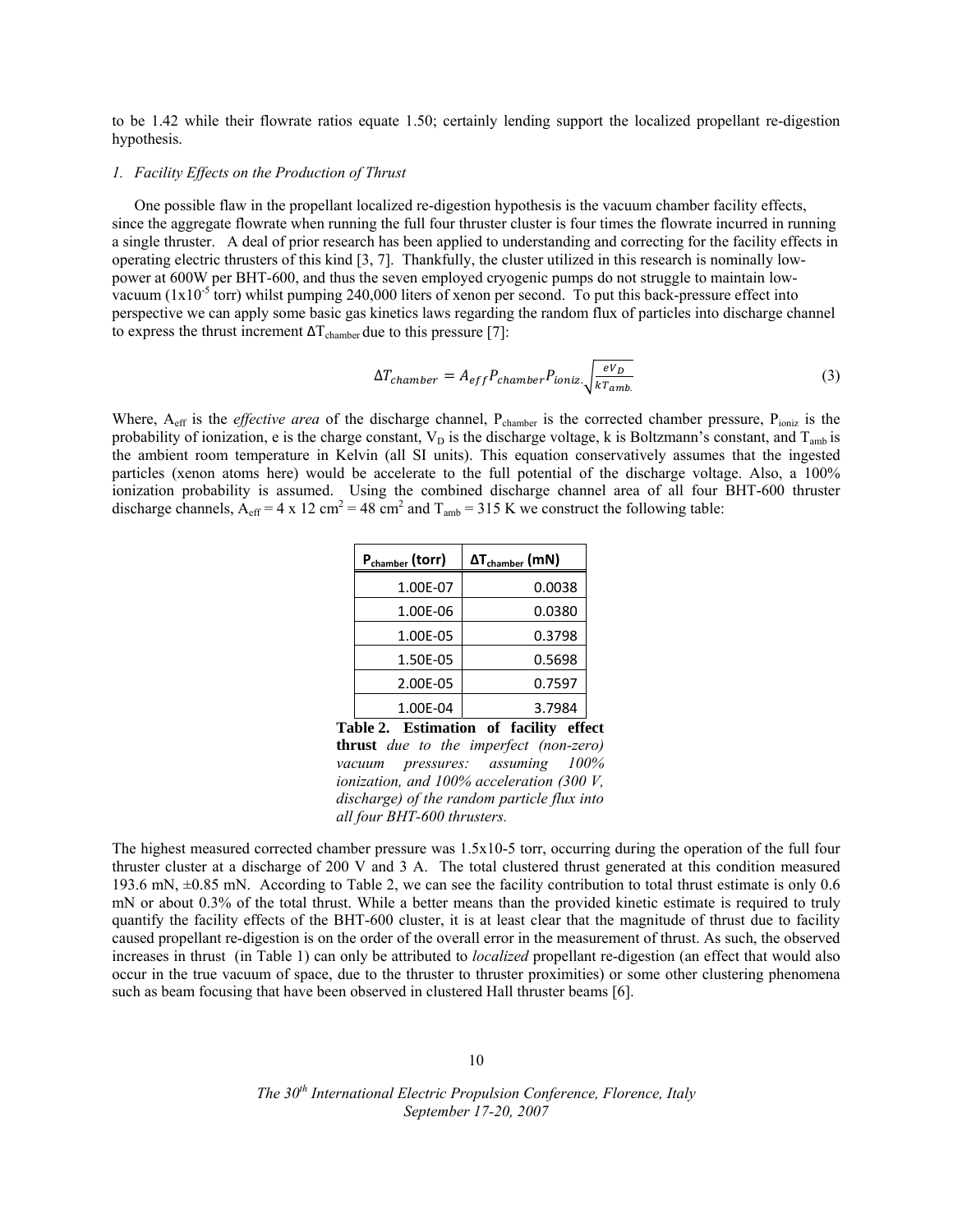## *2. Cluster Performance: Additional Results and Discussion*

Next presented in Figure 9 and Figure 8 are the clustered anode efficiency versus discharge voltage, and the clustered thrust to power versus anode specific impulse, respectively:



While the overall clustering trend of improved performance is indeed observed in the preceding two figures, the

**Figure 9. Anode efficiency from various clustered configurations.** *The single thruster data represents the mean anode efficiency computed from separate experiments with each of the four thrusters at the three discharge voltages shown.* 



absolute errors in propagated into the computations of anode efficiency and anode specific impulse overwhelm the certainty in these trends. To more accurately display the data, the single thruster data points are computed from the average values of these performance parameters  $(T/P<sub>D</sub>, \eta<sub>a</sub>,$  and I<sub>sp,a</sub>) as measured separately with each of the four BHT-600 thrusters. As was seen in Figure 7, where the sum of the individually measured thrusts was less than the total clustered thrust, it is also observed here that the clustered values of  $T/P_D$ ,  $\eta_a$ , and  $I_{sp,a}$ , exceed those same values measured during single thruster operation. Recalling that a maximal boost in thrust is observed at our lowest voltage 200 V discharge setting, we see that this corresponds to our least efficient point. This implies that the performance benefits from clustering are greater for lower efficiencies. Considering how anode efficiency is defined in Eq. (2), the clustering boost in thrust must be resulting from increased free propellant flux. The anode efficiency of our Hall thruster drops at low voltage likely because more xenon is being exhausted than can be effectively ionized and fully accelerated away from the anode. Thus, a larger fraction of neutrals and incompletely accelerated ions exit each Hall thruster discharge channel. In single thruster operation, these particles would stream or radiate away from the thruster and contribute little to the overall thrust. Now, when Hall thrusters are closely clustered together, many of these particles will stream across the faces of the neighboring thrusters. To these neighboring thrusters these overlapping plumes give rise to slight increases in the localized density near their discharge channels (compared to non-clustered operation where no plume overlap occurs). This additional flux of propellant can then be more fully ionized and accelerated by these neighboring thrusters thereby leading to increased overall performance of the cluster. In this way, clustered Hall thrusters cooperate with each other to improve performance beyond what is achieved alone and unclustered.

11